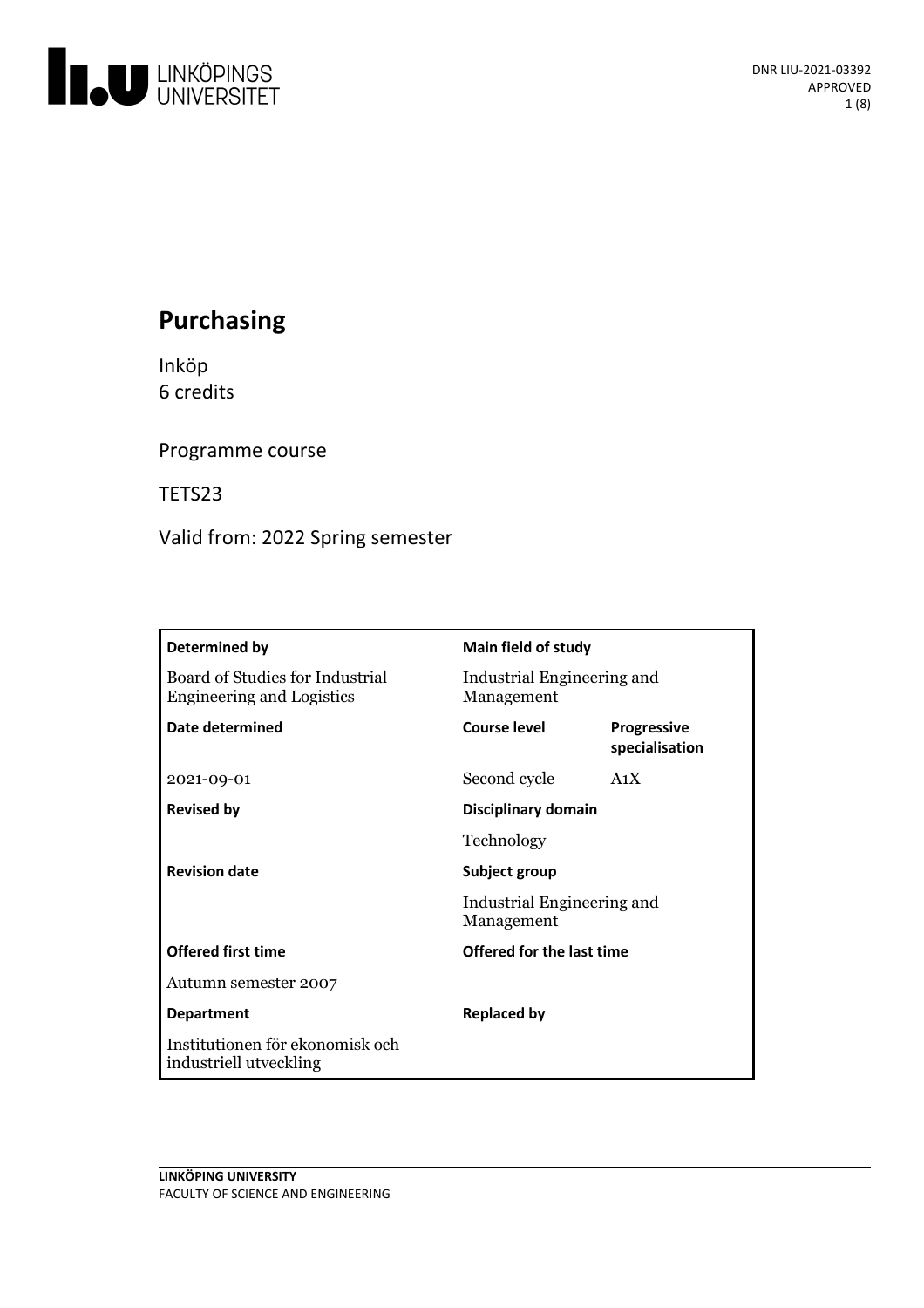# Course offered for

- Master of Science in Design and Product Development
- Master of Science in Mechanical Engineering
- Master of Science in Industrial Engineering and Management
- Master of Science in Industrial Engineering and Management International
- Master of Science in Energy Environment Management

## **Prerequisites**

Basic course in Industrial Economics. Basic logistics is recommended.

## Intended learning outcomes

After having completed the course the student shall:

- 
- Master basic concepts describing <sup>a</sup> company's purchasing procedures. Be well aware ofthe role of the purchasing function, and its strategic
- importance for a company.<br> $\bullet$  Be well aware of how the purchasing function in different ways interacts with other functions in the company.<br>• Be well aware of different purchasing strategies and be able to apply these
- 
- in a situation specific context.<br>• Be well aware of the existing differences between public purchasing and purchasing in the private sector.
- Be well aware of different methods for assessment and evaluation of
- suppliers.<br>• Understand how purchasing affects and contributes to environmental and
- sustainable development. Be able to perform <sup>a</sup> supplier evaluation in <sup>a</sup> structured manner. Be aware of basic negotiation techniques and strategies. Be able to perform <sup>a</sup> total cost analysis within <sup>a</sup> purchasing context.
- 
- 

## Course content

The course focuses purchasing's strategic importance for a company. Traditional and modern views on purchasing are presented and discussed. The purchasing process, from demand specification to completed delivery, is a major influence during the course. Special attention is given to purchasing strategies, supplier evaluation, and supplier relations. Specific areas like negotiation and public purchasing are also included.

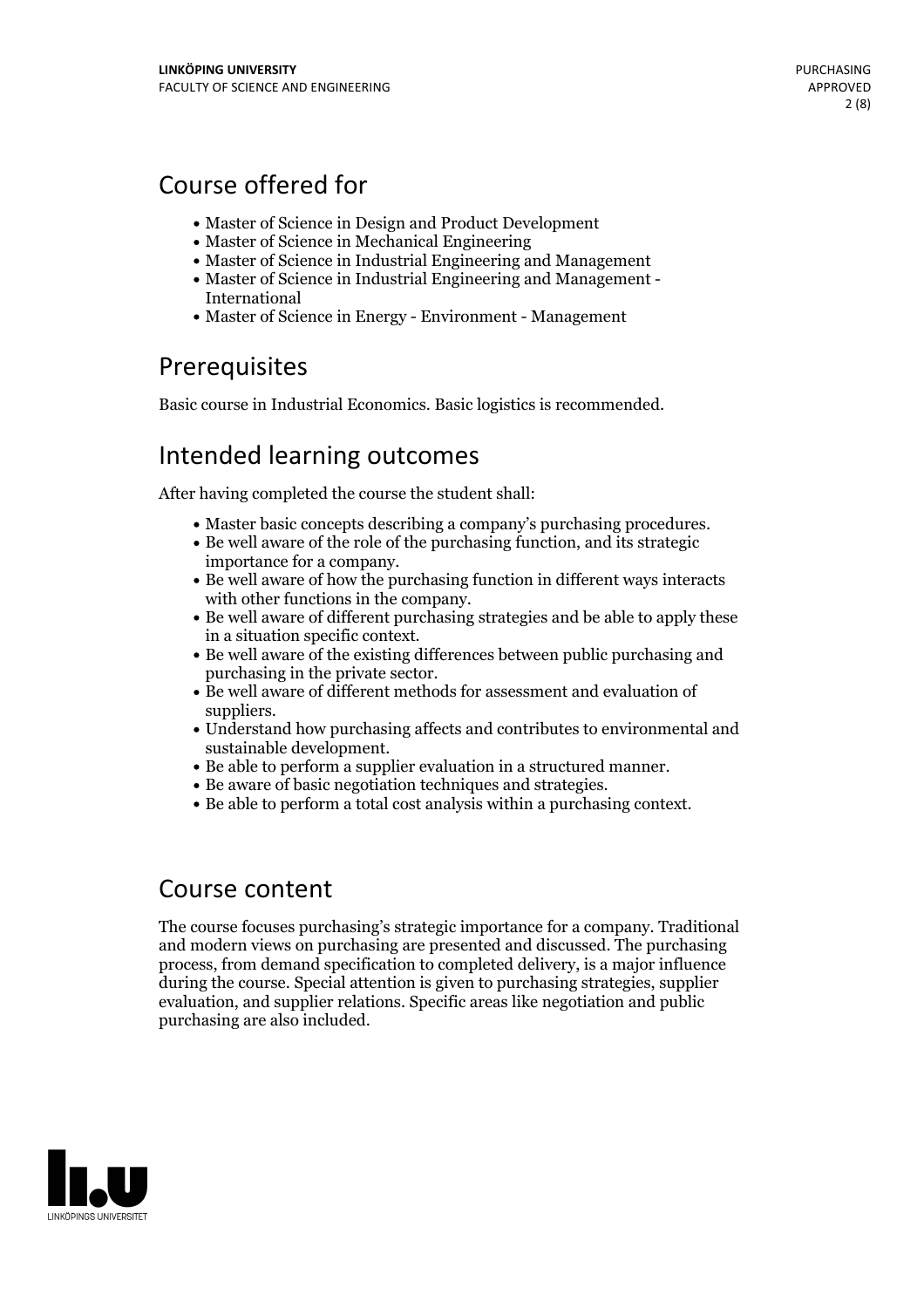# Teaching and working methods

Lectures, both from academy and the private sector. Exercises, where the students in groups practice application of stuff presented in literature and during lectures. Seminars, where the exercises are presented and discussed.

## Examination

| DIT <sub>1</sub>                                                                | Digital examination | 4 credits | U, 3, 4, 5    |  |
|---------------------------------------------------------------------------------|---------------------|-----------|---------------|--|
| UPG1                                                                            | Group assignments   | 2 credits | $U_{\rm L}$ G |  |
| The results from the different parts of the examination are weighed together to |                     |           |               |  |

nation are weighed together to form the grade of the course (U,3,4,5).

## Grades

Four-grade scale, LiU, U, 3, 4, 5

# Other information

## **About teaching and examination language**

The teaching language is presented in the Overview tab for each course. The examination language relates to the teaching language as follows:

- If teaching language is "Swedish", the course as a whole could be given in Swedish, or partly in English. Examination language is Swedish, but parts
- If teaching language is "English", the course as a whole is taught in English. Examination language is English. If teaching language is "Swedish/English", the course as a whole will be
- taught in English if students without prior knowledge of the Swedish language participate. Examination language is Swedish or English depending on teaching language.

## **Other**

The course is conducted in a manner where both men's and women's experience and knowledge are made visible and developed.

The planning and implementation of a course should correspond to the course syllabus. The course evaluation should therefore be conducted with the course syllabus as a starting point.

If special circumstances prevail, the vice-chancellor may in a special decision specify the preconditions for temporary deviations from this course syllabus, and delegate the right to take such decisions.

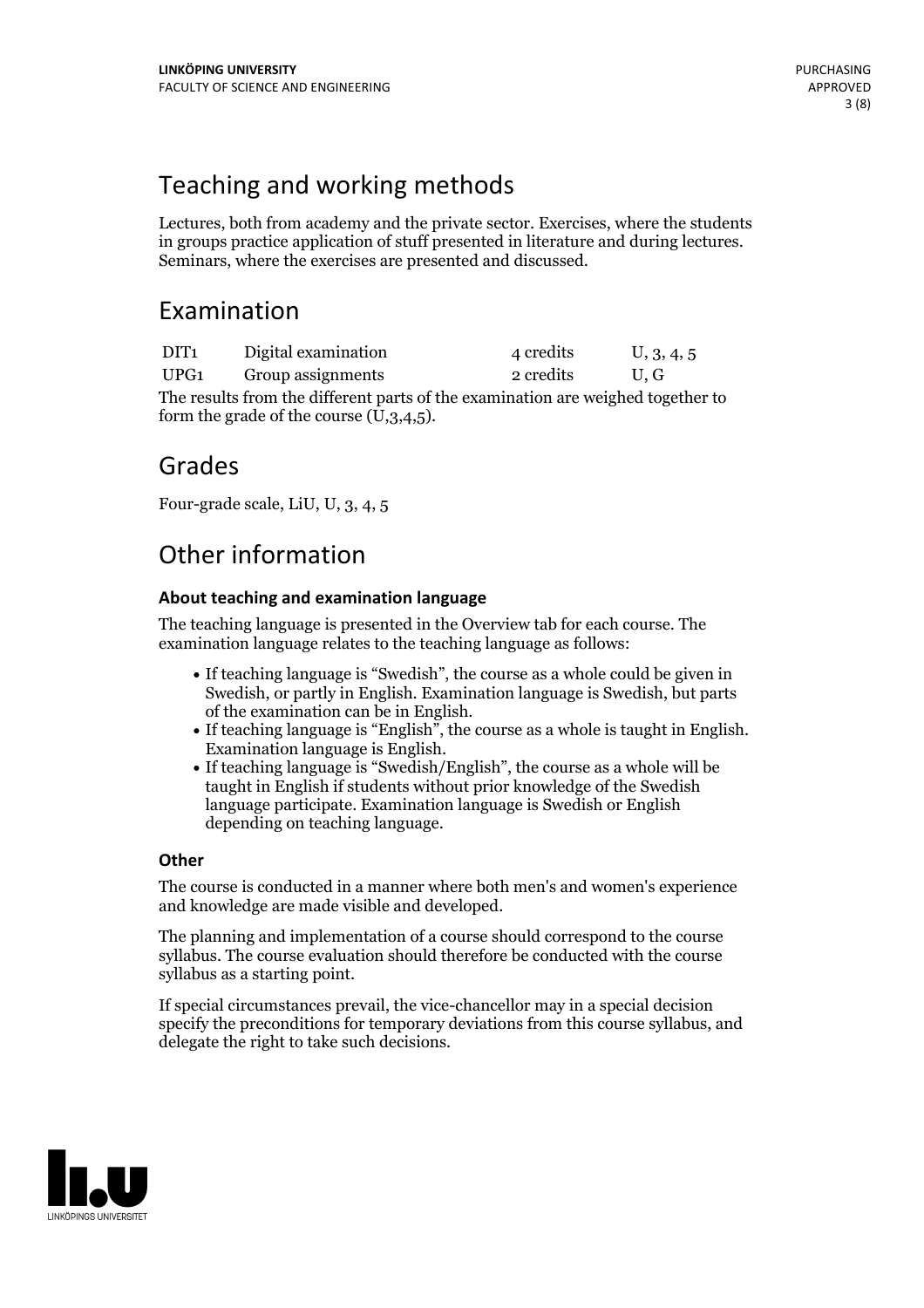# **Common rules**

### Course syllabus

A syllabus must be established for each course. The syllabus specifies the aim and contents of the course, and the prior knowledge that a student must have in order to be able to benefit from the course.

## Timetabling

Courses are timetabled after a decision has been made for this course concerning its assignment to a timetable module.

### Interruption in and deregistration from a course

The LiU decision, Guidelines concerning confirmation of participation in education (Dnr LiU-2020-02256), states that interruptions in study are to be recorded in Ladok. Thus, all students who do not participate in a course for which they have registered must record the interruption, such that the registration on the course can be removed. Deregistration from or interrupting a course is carried out using <sup>a</sup> web-based form: https://www.lith.liu.se/for- [studenter/kurskomplettering?l=en.](https://www.lith.liu.se/for-studenter/kurskomplettering?l=en)

## Cancelled courses and changes to the course syllabus

Courses with few participants (fewer than 10) may be cancelled or organised in a manner that differs from that stated in the course syllabus. The Dean is to deliberate and decide whether a course is to be cancelled or changed from the course syllabus.

## Guidelines relating to examinations and examiners

For details, see Guidelines for education and examination for first-cycle and second-cycle education at Linköping University, Dnr LiU-2020-04501 [\(http://styrdokument.liu.se/Regelsamling/VisaBeslut/917592\)](http://styrdokument.liu.se/Regelsamling/VisaBeslut/917592).

An examiner must be employed as a teacher at LiU according to the LiU Regulations for Appointments, Dnr LiU-2021-01204 [\(https://styrdokument.liu.se/Regelsamling/VisaBeslut/622784](https://styrdokument.liu.se/Regelsamling/VisaBeslut/622784)). For courses in second-cycle, the following teachers can be appointed as examiner: Professor (including Adjunct and Visiting Professor), Associate Professor (including Adjunct), Senior Lecturer (including Adjunct and Visiting Senior Lecturer), Research Fellow, or Postdoc. For courses in first-cycle, Assistant Lecturer (including Adjunct and Visiting Assistant Lecturer) can also be appointed as examiner in addition to those listed for second-cycle courses. In exceptional cases, a Part-time Lecturer can also be appointed as an examiner at both first- and second cycle, see Delegation of authority for the Board of Faculty of Science and Engineering.

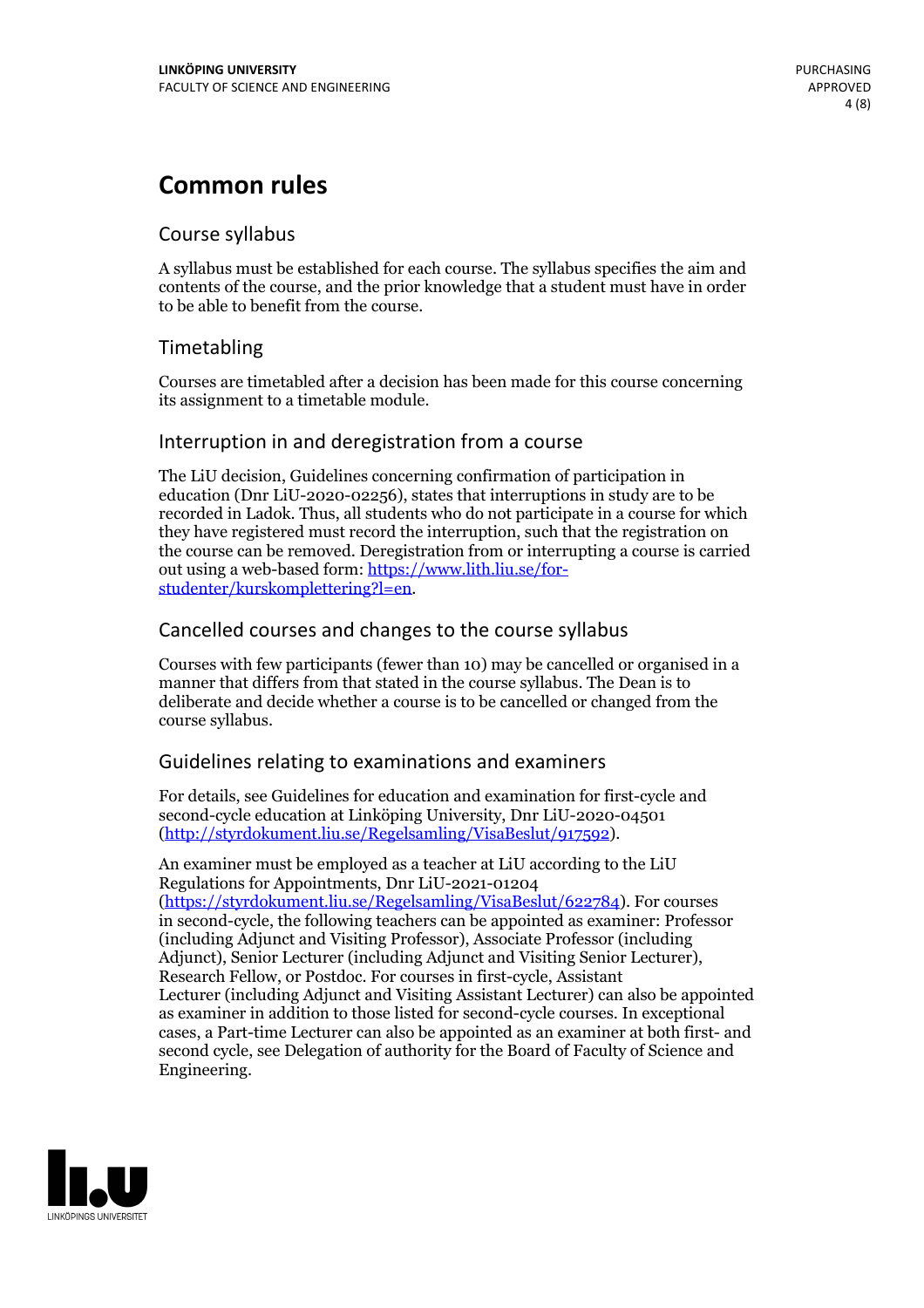## Forms of examination

#### **Principles for examination**

Written and oral examinations and digital and computer-based examinations are held at least three times a year: once immediately after the end of the course, once in August, and once (usually) in one of the re-examination periods. Examinations held at other times are to follow a decision of the faculty programme board.

Principles for examination scheduling for courses that follow the study periods:

- courses given in VT1 are examined for the first time in March, with re-examination in June and August
- courses given in VT2 are examined for the first time in May, with re-examination in August and October
- courses given in HT1 are examined for the first time in October, with re-examination in January and August
- courses given in HT2 are examined for the first time in January, with re-examination in March and in August.

The examination schedule is based on the structure of timetable modules, but there may be deviations from this, mainly in the case of courses that are studied and examined for several programmes and in lower grades (i.e. 1 and 2).

Examinations for courses that the faculty programme board has decided are to be held in alternate years are held three times during the school year in which the course is given according to the principles stated above.

Examinations for courses that are cancelled orrescheduled such that they are not given in one or several years are held three times during the year that immediately follows the course, with examination scheduling that corresponds to the scheduling that was in force before the course was cancelled or rescheduled.

When a course, or a written examination (TEN, DIT, DAT), is given for the last time, the regular examination and two re-examinations will be offered. Thereafter, examinations are phased out by offering three examinations during the following academic year at the same times as the examinations in any substitute course. If there is no substitute course, three examinations will be offered during re- examination periods during the following academic year. Other examination times are decided by the faculty programme board. In all cases above, the examination is also offered one more time during the academic year after the following, unless the faculty programme board decides otherwise. In total, 6 re-examinations are offered, of which 2 are regular re-examinations. In the examination registration system, the examinations given for the penultimate time and the last time are denoted.

If a course is given during several periods of the year (for programmes, or on different occasions for different programmes) the faculty programme board or boards determine together the scheduling and frequency of re-examination occasions.

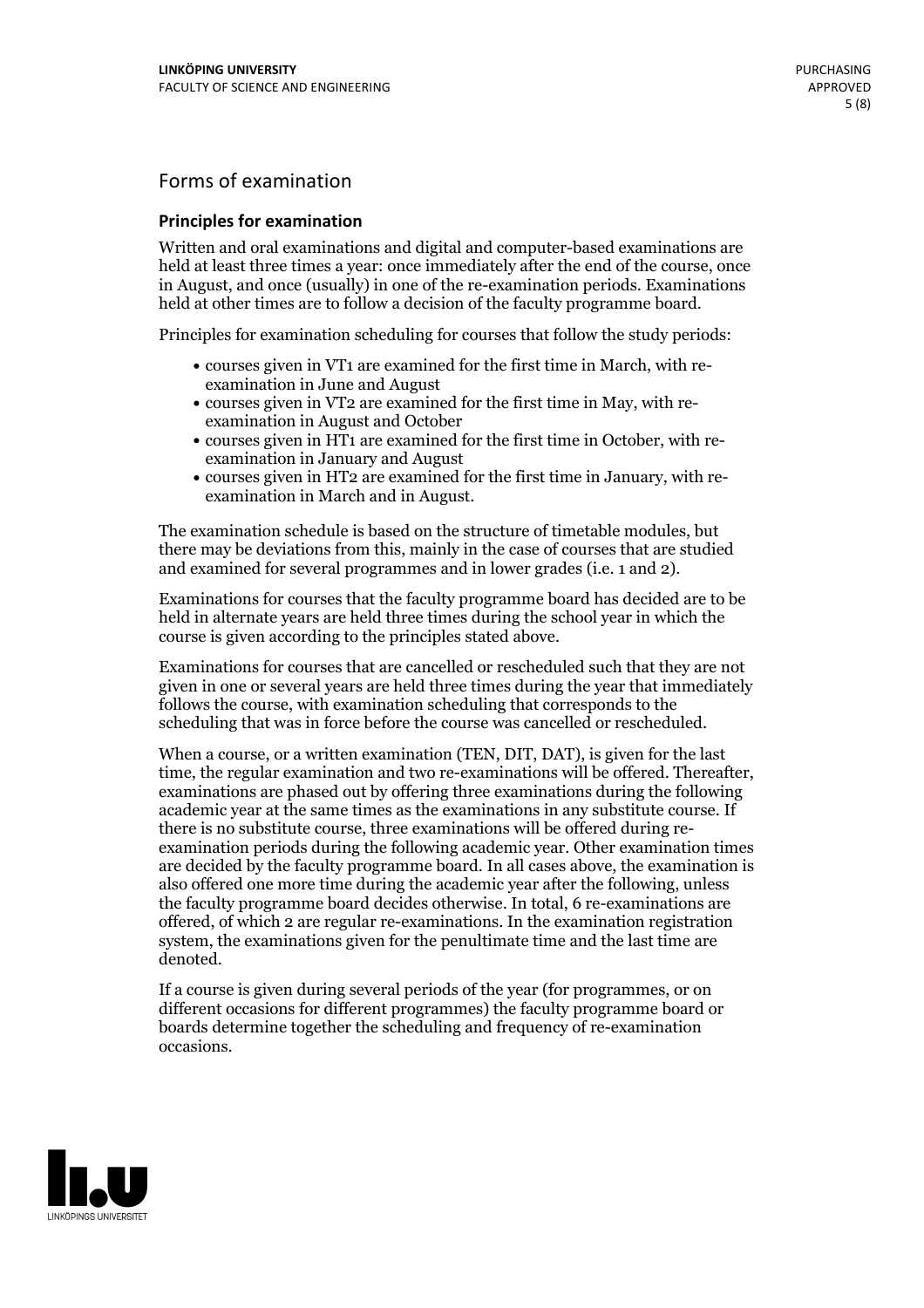#### **Retakes of other forms of examination**

Regulations concerning retakes of other forms of examination than written examinations and digital and computer-based examinations are given in the LiU guidelines for examinations and examiners, [http://styrdokument.liu.se/Regelsamling/VisaBeslut/917592.](http://styrdokument.liu.se/Regelsamling/VisaBeslut/917592)

#### **Course closure**

For Decision on Routines for Administration of the Discontinuation of Educational Programs, Freestanding Courses and Courses in Programs, see DNR LiU-2021-04782. After a decision on closure and after the end of the discontinuation period, the students are referred to a replacement course (or similar) according to information in the course syllabus or programme syllabus. If a student has passed some part/parts of a closed program course but not all, and there is an at least partially replacing course, an assessment of crediting can be made. Any crediting of course components is made by the examiner.

#### **Registration for examination**

In order to take an written, digital or computer-based examination, registration in advance is mandatory, see decision in the university's rule book [https://styrdokument.liu.se/Regelsamling/VisaBeslut/622682.](https://styrdokument.liu.se/Regelsamling/VisaBeslut/622682) An unregistered student can thus not be offered a place. The registration is done at the Student Portal or in the LiU-app during the registration period. The registration period opens 30 days before the date of the examination and closes 10 days before the date of the examination. Candidates are informed of the location of the examination by email, four days in advance.

### **Code of conduct for students during examinations**

Details are given in a decision in the university's rule book: <http://styrdokument.liu.se/Regelsamling/VisaBeslut/622682>.

#### **Retakes for higher grade**

Students at the Institute of Technology at LiU have the right to retake written examinations and digital and computer-based examinations in an attempt to achieve a higher grade. This is valid for all examination components with code "TEN", "DIT" and "DAT". The same right may not be exercised for other examination components, unless otherwise specified in the course syllabus.

A retake is not possible on courses that are included in an issued degree diploma.

#### **Grades**

The grades that are preferably to be used are Fail (U), Pass (3), Pass not without distinction  $(4)$  and Pass with distinction  $(5)$ .

- Grades U, 3, 4, 5 are to be awarded for courses that have written or digital examinations.<br>• Grades Fail (U) and Pass (G) may be awarded for courses with a large
- degree of practical components such as laboratory work, project work and

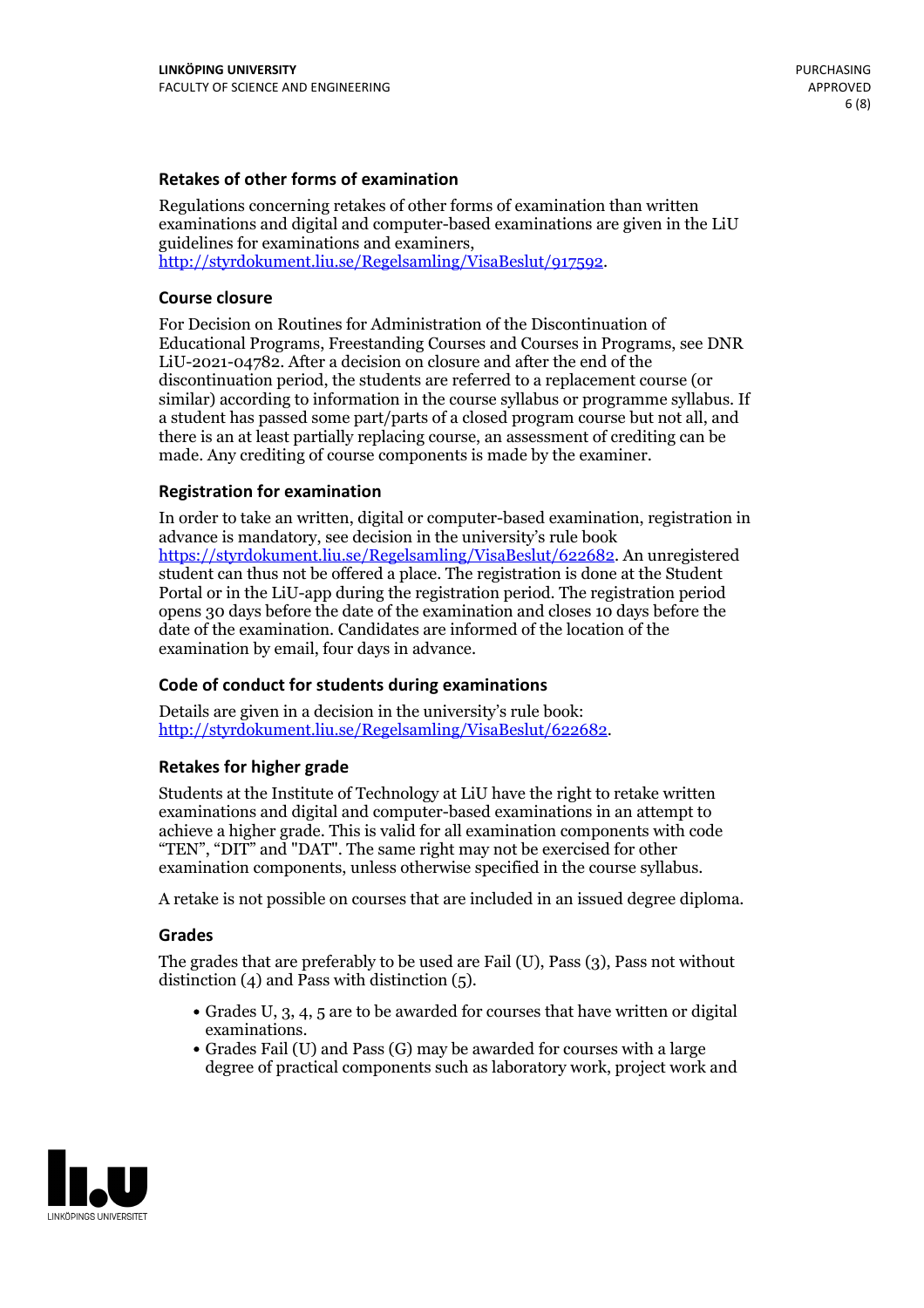group work.<br>• Grades Fail (U) and Pass (G) are to be used for degree projects and other independent work.

#### **Examination components**

The following examination components and associated module codes are used at the Faculty of Science and Engineering:

- Grades U, 3, 4, 5 are to be awarded for written examinations (TEN) and
- digital examinations (DIT).<br>• Examination components for which the grades Fail (U) and Pass (G) may be awarded are laboratory work (LAB), project work (PRA), preparatory written examination (KTR), digital preparatory written examination (DIK), oral examination (MUN), computer-based examination (DAT), home
- assignment (HEM), and assignment (UPG).<br>• Students receive grades either Fail (U) or Pass (G) for other examination components in which the examination criteria are satisfied principally through active attendance such as tutorial group (BAS) or examination item
- (MOM).<br>• Grades Fail (U) and Pass (G) are to be used for the examination components Opposition (OPPO) and Attendance at thesis presentation (AUSK) (i.e. part of the degree project).

In general, the following applies:

- 
- Mandatory course components must be scored and given <sup>a</sup> module code. Examination components that are not scored, cannot be mandatory. Hence, it is voluntary to participate in these examinations, and the voluntariness must be clearly stated. Additionally, if there are any associated conditions to
- the examination component, these must be clearly stated as well.<br>• For courses with more than one examination component with grades U,3,4,5, it shall be clearly stated how the final grade is weighted.

For mandatory components, the following applies (in accordance with the LiU Guidelines for education and examination for first-cycle and second-cycle education at Linköping University,<br>[http://styrdokument.liu.se/Regelsamling/VisaBeslut/917592\)](http://styrdokument.liu.se/Regelsamling/VisaBeslut/917592):

If special circumstances prevail, and if it is possible with consideration of the nature of the compulsory component, the examiner may decide to replace the compulsory component with another equivalent component.

For possibilities to alternative forms of examinations, the following applies (in accordance with the LiU Guidelines for education and examination for first-cycle [http://styrdokument.liu.se/Regelsamling/VisaBeslut/917592\)](http://styrdokument.liu.se/Regelsamling/VisaBeslut/917592):

If the LiU coordinator for students with disabilities has granted a student the right to an adapted examination for a written examination in an examination hall, the student has the right to it.